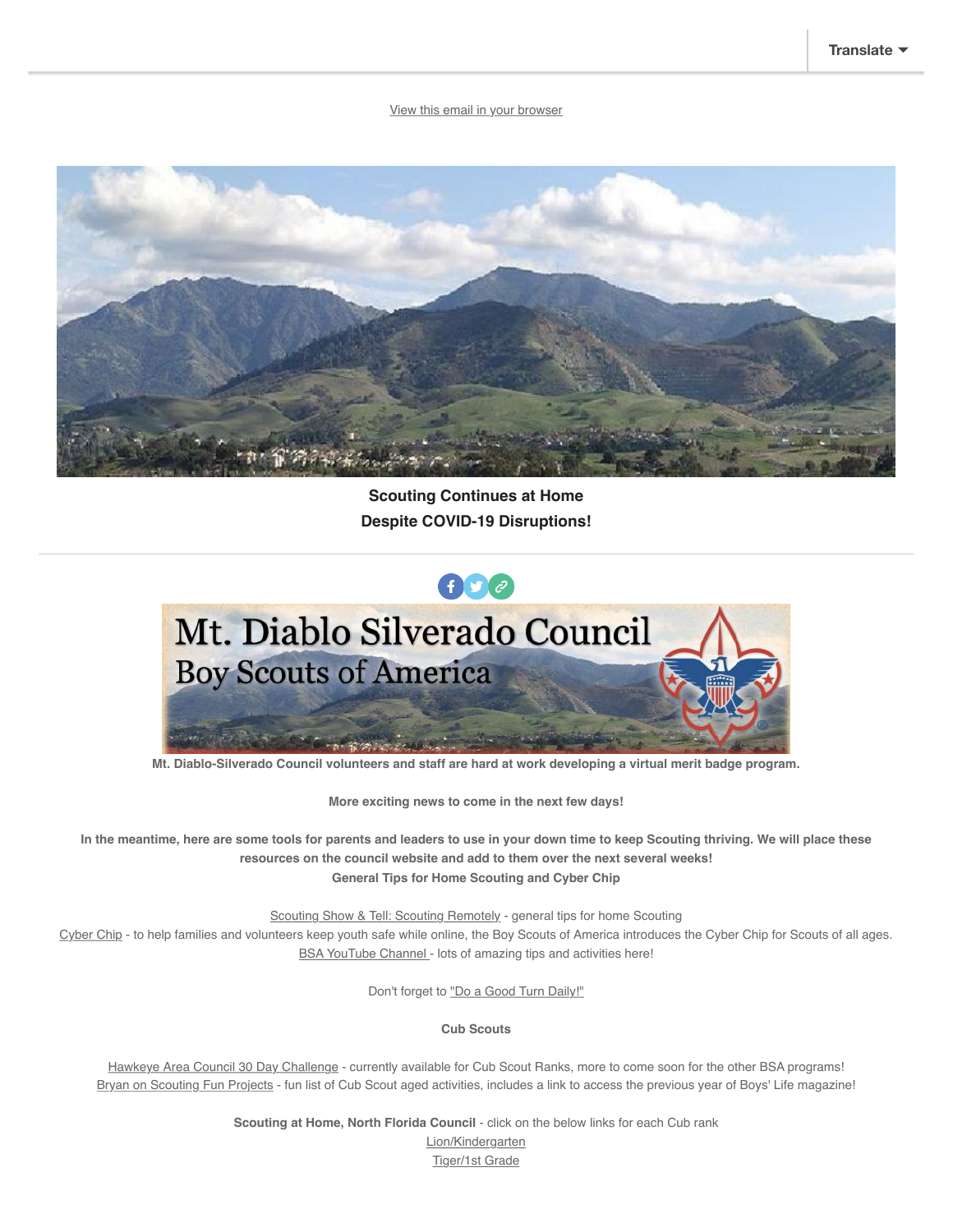# [Wolf/2nd Grade](https://mdscbsa.us7.list-manage.com/track/click?u=8b3216ade7849c052ad8c96f2&id=57cdde6716&e=d92beba0a5) [Bear/3rd Grade](https://mdscbsa.us7.list-manage.com/track/click?u=8b3216ade7849c052ad8c96f2&id=c80581237d&e=d92beba0a5) [Webelos & Arrow of Light/4th & 5th Grade](https://mdscbsa.us7.list-manage.com/track/click?u=8b3216ade7849c052ad8c96f2&id=03076cb46e&e=d92beba0a5)

#### **Spirit of Adventure Council Cub Home Activity Instructions:**

["Virtual Zoo" Activity Instructions](https://mdscbsa.us7.list-manage.com/track/click?u=8b3216ade7849c052ad8c96f2&id=b5f7af1732&e=d92beba0a5)

["Motor Away" Activity Instructions](https://mdscbsa.us7.list-manage.com/track/click?u=8b3216ade7849c052ad8c96f2&id=cfe8f7742b&e=d92beba0a5)

["Games Tigers Play" Activity Instructions](https://mdscbsa.us7.list-manage.com/track/click?u=8b3216ade7849c052ad8c96f2&id=93f3db417f&e=d92beba0a5)

["Picasso Self Portrait" Activity Instructions](https://mdscbsa.us7.list-manage.com/track/click?u=8b3216ade7849c052ad8c96f2&id=6fc4b21169&e=d92beba0a5)

["Outdoor Code & Leave No Trace" Activity Instructions](https://mdscbsa.us7.list-manage.com/track/click?u=8b3216ade7849c052ad8c96f2&id=b132a97ceb&e=d92beba0a5)

["Getting Knots Squared Away" Activity Instructions](https://mdscbsa.us7.list-manage.com/track/click?u=8b3216ade7849c052ad8c96f2&id=40733a3322&e=d92beba0a5)

[The Importance of Washing Hands](https://mdscbsa.us7.list-manage.com/track/click?u=8b3216ade7849c052ad8c96f2&id=6bcb71762e&e=d92beba0a5)

**[Break Time Activity Ideas](https://mdscbsa.us7.list-manage.com/track/click?u=8b3216ade7849c052ad8c96f2&id=bebea76754&e=d92beba0a5)** 

#### **Spirit of Adventure Council Cub Home Activity Videos:**

[Live Cameras at the Monterey Bay Aquarium](https://mdscbsa.us7.list-manage.com/track/click?u=8b3216ade7849c052ad8c96f2&id=c21171df27&e=d92beba0a5) [Kim's Game - Rudyard Kipling's game](https://mdscbsa.us7.list-manage.com/track/click?u=8b3216ade7849c052ad8c96f2&id=a2d39cd802&e=d92beba0a5) [Bear Necessities- Build a Barometer](https://mdscbsa.us7.list-manage.com/track/click?u=8b3216ade7849c052ad8c96f2&id=66114a1250&e=d92beba0a5) [How to Hang a Picture](https://mdscbsa.us7.list-manage.com/track/click?u=8b3216ade7849c052ad8c96f2&id=8ebd74952c&e=d92beba0a5)

**Scouts BSA** [NE Basecamp YouTube Channel](https://mdscbsa.us7.list-manage.com/track/click?u=8b3216ade7849c052ad8c96f2&id=91595f60c6&e=d92beba0a5) - watch and learn outdoor skills!

#### **Spirit of Adventure Council Scout Activity Instructions:**

[How to Boost Participation in Virtual Scout Meetings](https://mdscbsa.us7.list-manage.com/track/click?u=8b3216ade7849c052ad8c96f2&id=8166472a8c&e=d92beba0a5)

[The Importance of Washing Hands](https://mdscbsa.us7.list-manage.com/track/click?u=8b3216ade7849c052ad8c96f2&id=308ed7dddd&e=d92beba0a5)

["Getting Knots Squared Away" Activity Instructions](https://mdscbsa.us7.list-manage.com/track/click?u=8b3216ade7849c052ad8c96f2&id=91b66dd42e&e=d92beba0a5)

## **Spirit of Adventure Council Scout Activity Videos:**

[Doodles - Animation Merit Badge](https://mdscbsa.us7.list-manage.com/track/click?u=8b3216ade7849c052ad8c96f2&id=24fc4bc932&e=d92beba0a5)

[Draw Every Day - Art Merit Badge](https://mdscbsa.us7.list-manage.com/track/click?u=8b3216ade7849c052ad8c96f2&id=58f86c1873&e=d92beba0a5)

[Learn to Splice - Pioneering Merit Badge](https://mdscbsa.us7.list-manage.com/track/click?u=8b3216ade7849c052ad8c96f2&id=65a74abd72&e=d92beba0a5)

[Cook a Meal for Your Family- Cooking Merit Badge](https://mdscbsa.us7.list-manage.com/track/click?u=8b3216ade7849c052ad8c96f2&id=6f9a031c7f&e=d92beba0a5)

[The Water Cycle- Weather and Environmental Science Merit Badge](https://mdscbsa.us7.list-manage.com/track/click?u=8b3216ade7849c052ad8c96f2&id=8e1e2a738f&e=d92beba0a5)

[Plan and Analyze Four Games- Game Design Merit Badge](https://mdscbsa.us7.list-manage.com/track/click?u=8b3216ade7849c052ad8c96f2&id=82bf0a3da1&e=d92beba0a5)

[Reinforce a Frame- Home Repairs Merit Badge](https://mdscbsa.us7.list-manage.com/track/click?u=8b3216ade7849c052ad8c96f2&id=2cdeb5a0f0&e=d92beba0a5)

[Conduct a Home Inspection- Home Repairs Merit Badge](https://mdscbsa.us7.list-manage.com/track/click?u=8b3216ade7849c052ad8c96f2&id=0bbd98ae07&e=d92beba0a5)

[Mime a Story- Theater Merit Badge](https://mdscbsa.us7.list-manage.com/track/click?u=8b3216ade7849c052ad8c96f2&id=845888a312&e=d92beba0a5)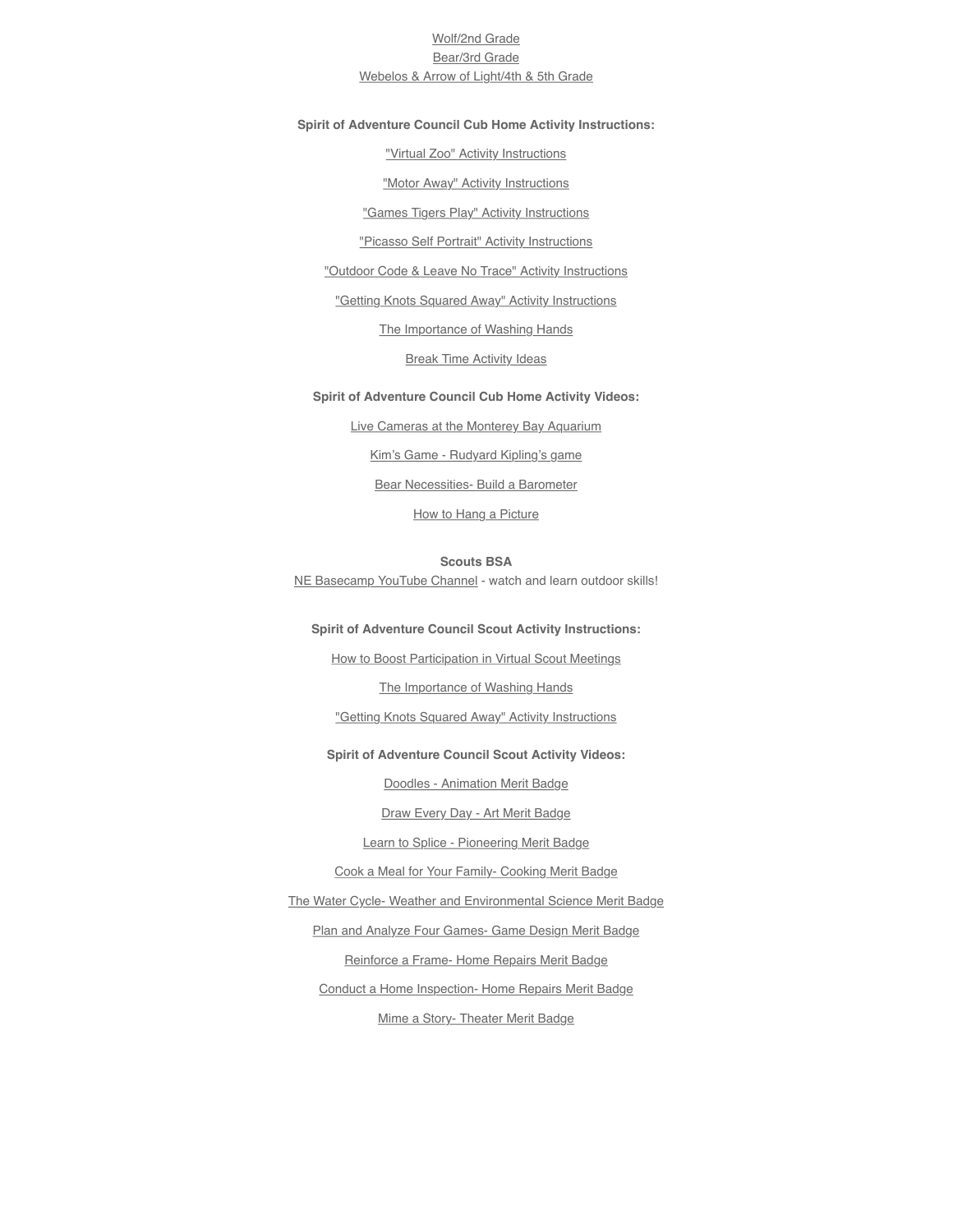

*Copyright © 2020 Mt. Diablo Silverado Council, Boy Scouts of America, All rights reserved.*



**This was announced on 3/16/2020.**

# **To Our Scouting Community:**

In this unprecedented time the Mt. Diablo Silverado Council (MDSC) wants each one of you to know that you, your families and your extended network of colleagues and friends are of our utmost concern. Under the order of the Health Officer of Contra Costa County we are asking all units to cease its meetings and activities through April 7, 2020. The Council Service Center will remain closed to the public through that date as well. The professional staff is still here to serve you and you may contact them through their office lines and they will receive it as their desk phones are all set to forward to their cell phones. The staff will also be available to respond via email to your needs. Please subscribe to our Facebook page and check out our website [www.mdscbsa.org](https://mdscbsa.us7.list-manage.com/track/click?u=8b3216ade7849c052ad8c96f2&id=7a9c0017af&e=d92beba0a5) for the latest information from your council.

All applications and Eagle paperwork we assume will be approved for an automatic extension from our National Office and will work with them to make it so. If you are able to make a Friends of Scouting donation to keep the essential services of Scouting running you may donate at: [https://www.mdscbsa.org/donate2020/](https://mdscbsa.us7.list-manage.com/track/click?u=8b3216ade7849c052ad8c96f2&id=18965df3a9&e=d92beba0a5)

Further, MDSC will honor requests for refund for Camp Wolfeboro and Day Camp. We also will be postponing the deadline for Camp Wolfeboro Payments until April 30<sup>th</sup>. Additionally, Day Camp late fees are waived for those who wish to register for the summer. After this drastic change in our youth's lives this Spring it is imperative, we do what we can to give them a fun and safe summer.

Districts are encouraged to reschedule their activities currently scheduled through May 11, 2020 to this fall. Camp Herms will also have its drive-in gate closed at least through April 7, 2020.

As Scouts we are expected to be leaders in our community, we need to obey the laws and regulations that have been put in place to protect our community. Utilize virtual methods to conduct your business – Facebook Live can be used through unit and District web pages to communicate. You are also able to correspond with Merit Badge Counselors or your Den Leaders to earn achievements. While the current situation represents a change from or normal operations standard it presents an opportunity for us to break out of our comfort zone and embrace new ways of delivering the promise of Scouting to one another.

Thank you all for what you do to support our community through Scouting, we all benefit from your involvement.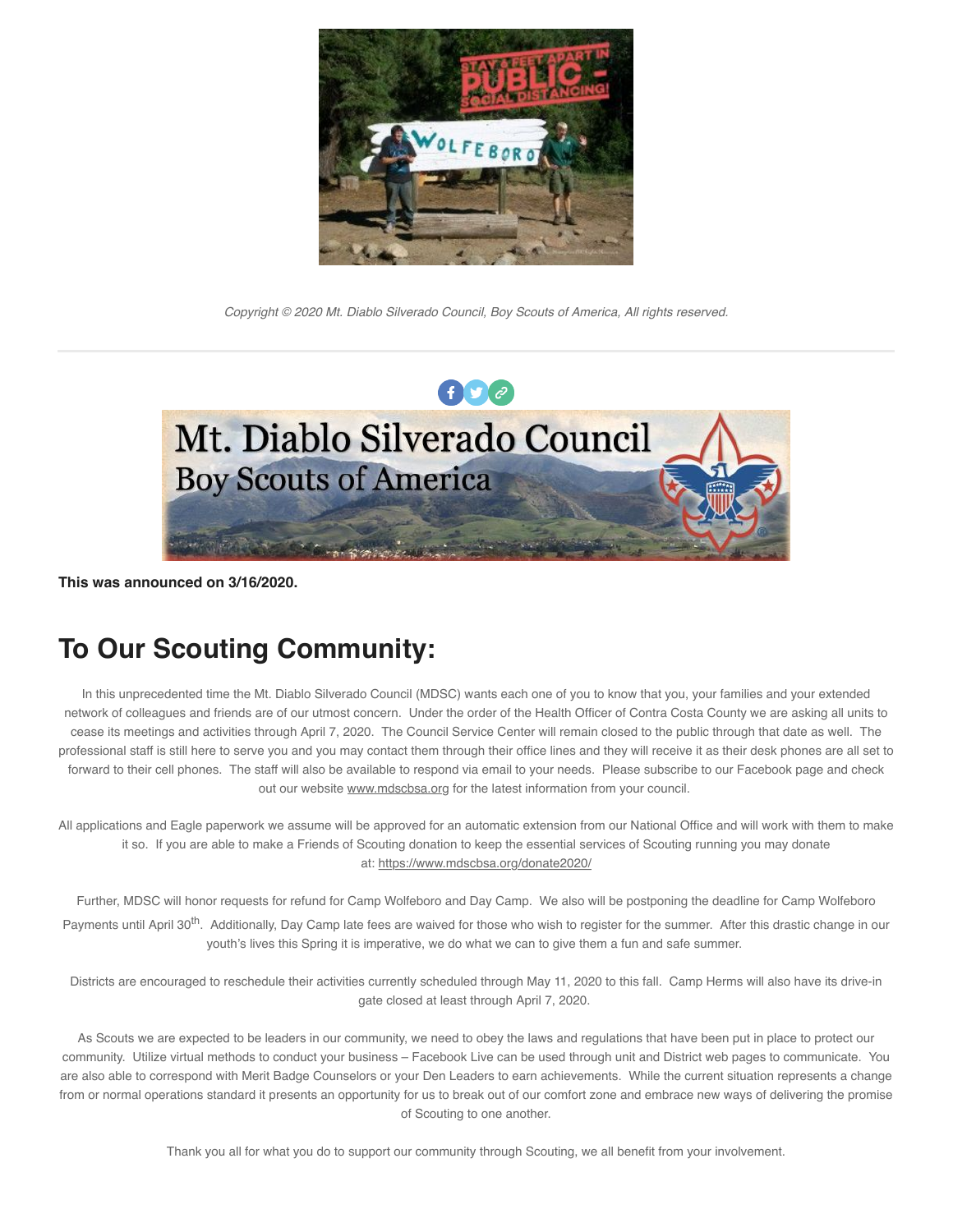

**This was announced on 3/18/2020.**

To our Scouting community,

In Scouting, we vow to help other people at all times. Now, in the face of the COVID-19 pandemic, our Scouting community must do its part to slow the spread of the virus, which will save lives and avoid overwhelming our local healthcare infrastructure.

The safety of Scouts, volunteers, employees and our communities is our top priority.

With safety in mind and based on guidance from national health officials, **the Boy Scouts of America (BSA) is strongly advising that in-person meetings, activities, events and gatherings of 10 or more people be suspended through the end of March.** Please also follow any restrictions outlined by your state and local health department or other state and local authorities. This applies to youth and adults out of an abundance of caution.

In accordance with national guidelines, please focus on the following through the end of March:

- Avoid in-person gatherings; instead, utilize available digital and online resources, such as video conferencing, to continue Scouting meetings, projects and advancement, adhering to the current youth protection guidelines already in place for digital communications.
	- o If you must meet, limit participants to fewer than 10 people and remain at least six feet apart.
	- Follow BSA blogs and social channels, as well as #ScoutingAtHome, for great examples and ideas of how to continue Scouting.
- If you or any member of your family feel sick, DO NOT go into the office or attend any gatherings. Contact your health professional to get care and notify your supervisor so they can take the appropriate measures while you focus on recuperating.

We will continue to evaluate the ongoing situation and prioritize the safety of everyone involved in Scouting – youth, families, volunteers, employees and our communities – is our number one priority.

We realize these decisions are not without their challenges, and we thank you for helping meet the needs of our communities in difficult times.

The steps we are taking reinforce the many ways – big and small – that Scouting empowers character and leadership today and for generations to come.

Yours in Scouting,

Roger C. Vllnhy

Roger C. Mosby President and CEO